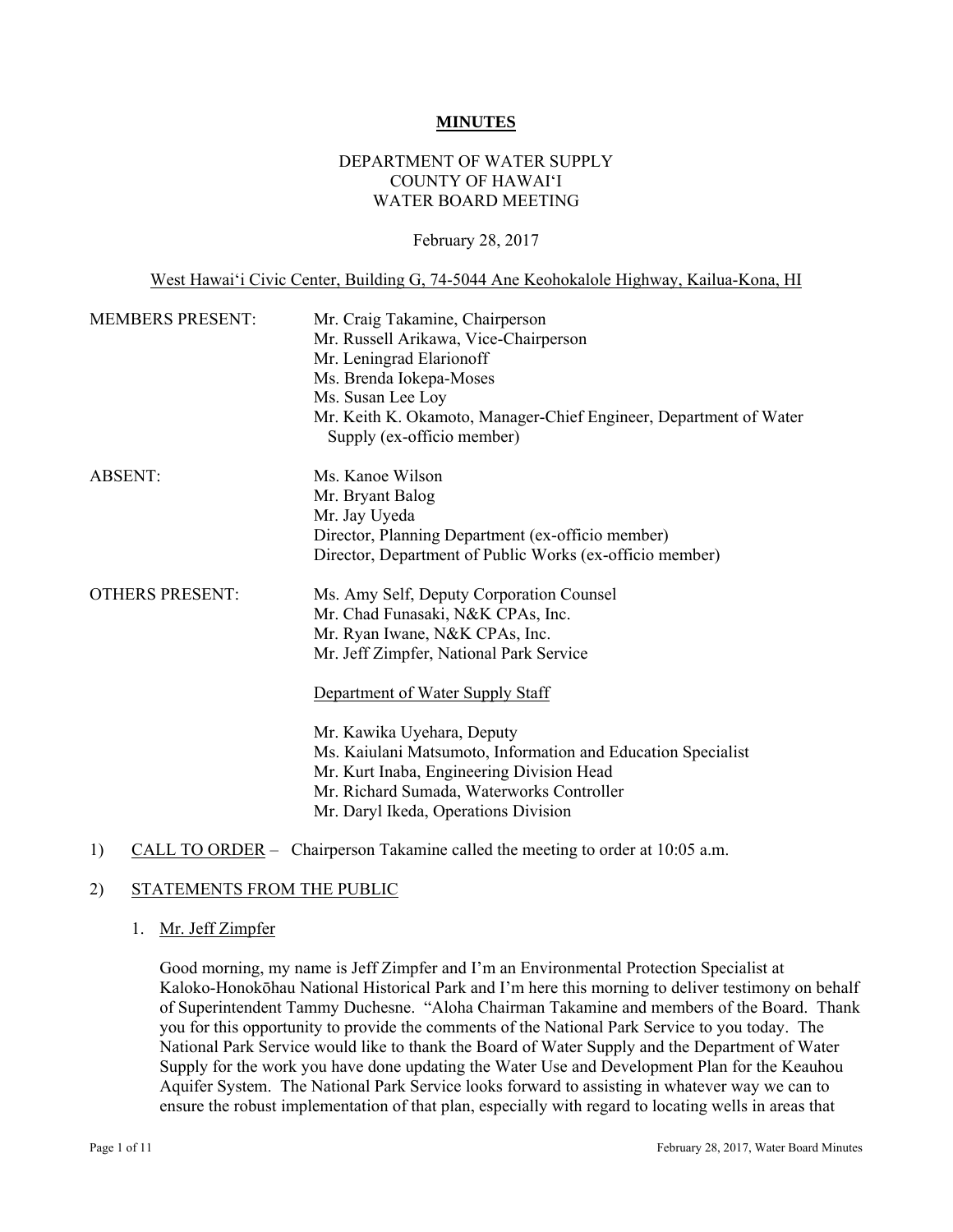will not impact the groundwater-dependent public trust uses and resources of Kaloko-Honokōhau National Historical Park. Through our collaboration, we believe the water needs of the residents of West Hawai'i can be met and natural and cultural public trust resources of the area can be preserved for the use and enjoyment of future generations."

# 3) APPROVAL OF MINUTES

ACTION: Mr. Elarionoff moved for approval of the Minutes of the January 24, 2017, Public Hearing on the Power Cost Adjustment, **and** the January 24, 2017, regular Water Board Meeting; seconded by Mr. Arikawa and carried unanimously by voice vote.

4) APPROVAL OF ADDENDUM AND/OR SUPPLEMENTAL AGENDA – Board accepted Supplemental Report, handed out at the meeting, for Agenda Item 7(B) Equipment Bid No. 2017-06.

# **5) PRESENTATION OF AUDITED FINANCIAL STATEMENTS – JUNE 30, 2016**

Copies of the Department's Audited Financial Statements for the fiscal year ended June 30, 2016, had been distributed to the Board Members. Representatives of N&K CPAs, Inc., Mr. Chad Funasaki and Mr. Ryan Iwane, reviewed the report and took questions.

Mr. Arikawa asked about Statement of Revenues, Expenses, and Changes in Net Position on Page 13. He had gone over last year's audit, which was about \$14 million more than this year.

Mr. Funasaki explained that revenue from water sales went down from \$48.4 million to \$47.2 million. The operating loss actually decreased; however, the biggest change in net position was because of contributions in aid of construction, or contributions received for infrastructure. In 2015, it was about \$14 million; in 2016: \$17 million.

Mr. Arikawa asked about Cash Flows from Investing Activities on Page 14. He noted Purchase of Investments of \$10 million. That Purchase of Investments was not in the 2015 report.

Mr. Iwane explained that during 2016, transfer of cash to investments (certificates of deposit) was made; and it was not present during 2015.

Mr. Funasaki added that it is outflow of cash. Likewise, if you sold investments, you would have proceeds from sale of investments, or cash inflow.

Mr. Iwane noted that along those same lines, if you turn back to Page 11, you can actually see those investments sitting in two line items on the Statement of Net Position. Second row from the top, you have Investments of \$2 million and then more towards the middle, you have the remaining \$8 million. It is not gone; it is sitting on the books as of June 30, 2016.

Mr. Elarionoff asked about the Auditor's Responsibility and whether it is the highest of all standards.

Mr. Funasaki replied that they use a government auditing standard.

Mr. Elarionoff asked for an explanation on Page 5, "Opinion," where it indicates "generally accepted in the United States of America," and under "Emphasis of Matters," under Prior Period Adjustment, the last sentence reads, "Our opinion is not modified with respect to this matter."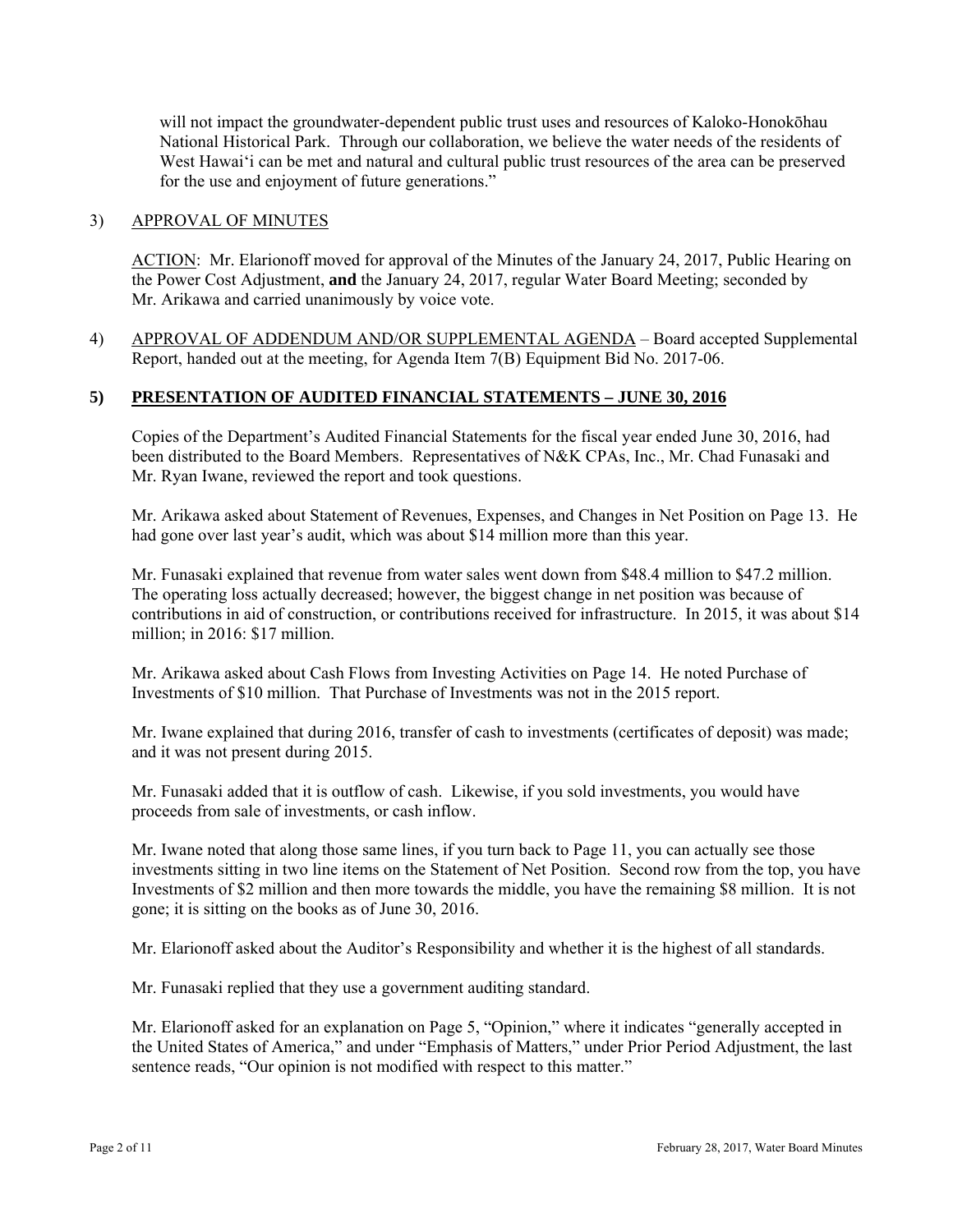Mr. Funasaki replied that it is a clean, unmodified opinion. It means it is an opinion you would want. Under the Prior Period Adjustment, what they are indicating is that as a result of this prior period adjustment that was made for 2015, it did not impact their current opinion on the current financial statements. It means that if this Prior Period Adjustment did result in some kind of modification or qualification to the opinion, it would have been noted as such.

Mr. Funasaki continued with review of Page 44. This report on internal control, or financial reporting, is in compliance with government auditing standards. This is a required report as it relates to those standards. It describes what a deficiency is in internal control and what a material weakness is. However, N&K CPAs, Inc., does not opine on internal controls. Internal controls are assessed; and if there are any deficiencies noted during the audit, they would be highlighted in this section of the report. On Page 45, they did highlight a couple of things that were considered to be significant deficiencies in internal control. The Department's response to those findings is on the same page.

Mr. Iwane reviewed those two findings:

Page 46: Reference No. 2016-001, Improve Internal Controls Over Cash Collections – this is a repeat finding. During the audit, it was noted that the collective job duties assigned to the Waterworks Controller do not appear to be adequately segregated. Their understanding is that, by design, the Department relies very heavily on the experience and expertise of the Waterworks Controller, understandably. However, that reliance has resulted in what they believe to be inadequate segregation of duties. The risk there, related to cash collections, could provide a single person with the ability to perpetrate misappropriation of cash and to conceal it. However, they do understand that the Department has specifically designed certain detective controls to mitigate this risk. Nonetheless, because of the inherent risk related to cash, they believe it is in the best interests of the Department to build in redundant controls as it relates to cash collections that would include both adequate segregation of duties to combine with the detective controls already in place within the Department. They feel the combination will strengthen the overall internal controls over cash collections. Management has provided a response to this finding on Page 47.

no opinion about management's finding. Mr. Elarionoff asked about Page 45, "Department's Response to Findings" where it says "…we express no opinion on it." and yet goes on to express an opinion on the next page. On Page 46, under "Condition," it reads, "Therefore, the duties assigned to the Waterworks Controller do not appear to be adequately segregated." He felt those were kind of strong words, and yet they make their recommendation. Then on Page 47, under "Management's Response," the last sentence says, "Management feels this finding has been addressed with controls that are in place." Yet the auditors have

the response on Page 47. Mr. Funasaki explained that they are not issuing any kind of opinion. They are referring specifically to

Chairperson Takamine asked Mr. Sumada to comment and possibly clarify some of Mr. Elarionoff's questions on this particular issue.

Mr. Sumada stated that their comments and findings do not make sense to him, and he has asked them what they envision happening that raises their concern with the segregation of duties. They told him they are afraid that when he takes the deposit to the bank, he will have the opportunity to take money and not deposit as much as was intended on a daily basis. He explained to them that the Department has not one but two people in the Department that are looking to make sure that what the bank records as the deposit was what they had sent out. He feels the concern they have has been addressed twice. That is what is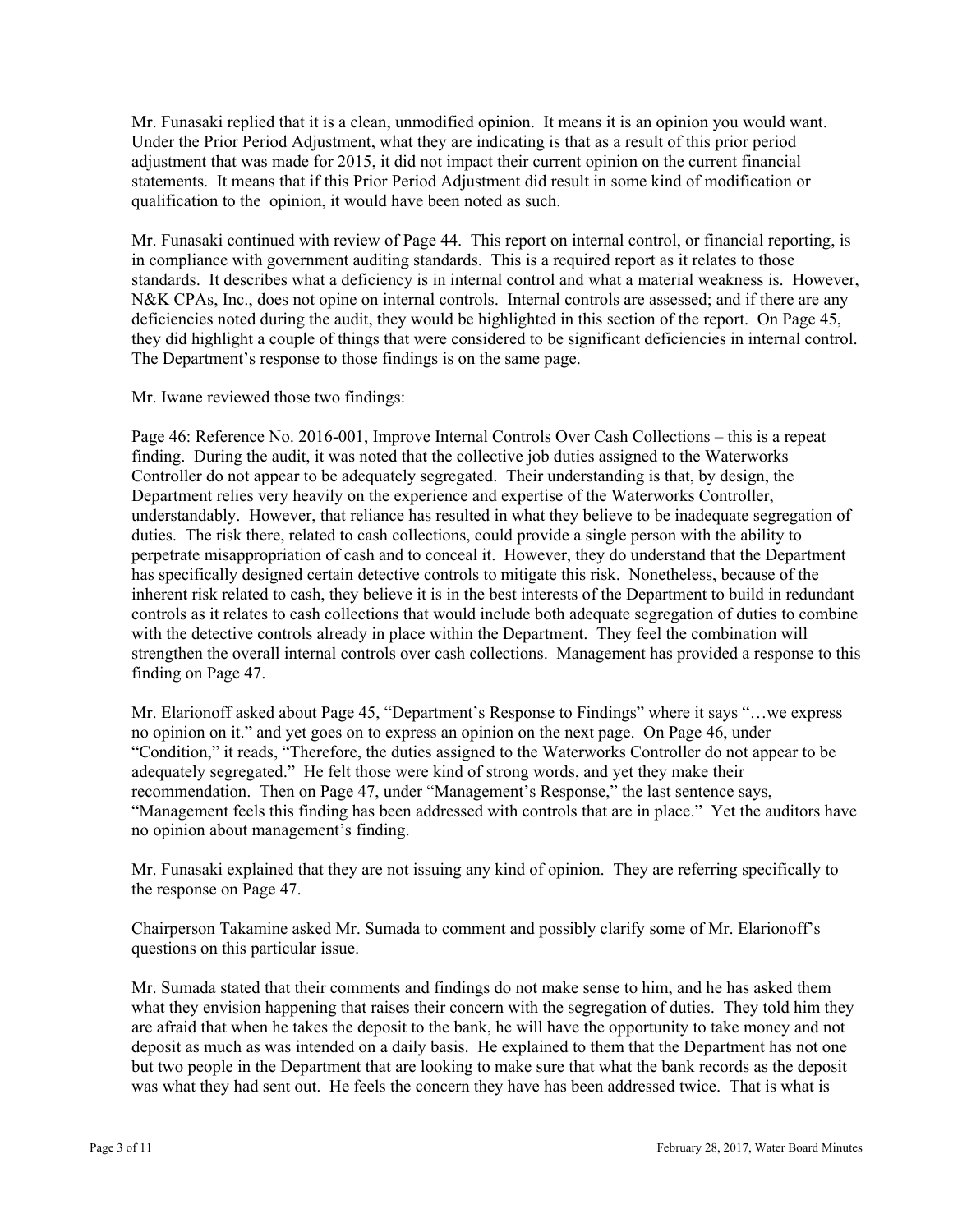indicated in the Department's response; however, it does not make sense to him that this continues to be raised. From the Department's perspective, it has been addressed.

The Manager-Chief Engineer provided some background information. Every year, the auditors are hired to look over the Department's processes and review, in accordance, or compare, with the national standards. Their job is to see if, in their opinion, there are any weaknesses in those processes. If they see a weakness, their job is to report it to the governing body, which is the Water Board. At the same time, the Department has the opportunity to respond to their opinion and say although they have identified that as a weakness, here is what the Department disagrees with because it has these things in place. The bottom line is that it is presented to the Water Board as the auditor's review of the Department's processes, and the Department has the opportunity to provide its response. The Water Board can take that information and either agree more with the auditor and have the Department implement the recommendation, or ask Mr. Sumada what he has in the process right now to address the concerns presented by the audit. The positive part here is that there are only two findings in this audit.

Mr. Elarionoff stated that his question was about that. If the auditor is stating that the finding was not adequately addressed, why not have an opinion on what the Department's response was.

The Manager-Chief Engineer asked N&K CPAs, Inc., to explain how they go through their testing.

Mr. Funasaki explained that part of the audit is understanding the Department's procedures--the various transaction cycles, receipts, disbursements, payroll, the major transactions--and they assess the design and test the controls that are in place. As noted in the report, they actually did look at the detective controls that are implemented by the Department and noted that they did not find any deficiencies. He could look at 100% of them and maybe come out with no errors. But the reason for this finding is not to insinuate that anything is happening, but more of preventing it from happening in the first place. He compared it to having a lock and alarms on your house. The alarm is used to detect something after it happens. The lock is to prevent something from actually happening. It is only the auditor's responsibility to communicate the deficiency. How the Department or management wishes to proceed is their decision.

Mr. Elarionoff stated that he understood it better, and it was fine with him.

Mr. Arikawa commented that this was also in the 2015 report, which he had with him. Management's response was the same. It is not based on an error they found, but just an opinion they gave. Mr. Sumada had gone through the same thing, "management feels that this finding is adequately addressed," the same as this year. The Board agreed last year that it was fine. As to the second management response, those are two different things. This one is about contract payables. The other is about cash.

Chairperson Takamine stated that he was sure this firm is very reputable and he was sure they conduct audits on different departments throughout the State. Based on management's response, he asked if that was typical across the different departments on cash collecting and not way off base as far as their practices.

Mr. Funasaki replied that it depends. If you have a large enough amount of people, you can adequately segregate, and he does not see it very often as it relates to State or a larger entity. There are all sorts of different ones, and a lot of them relate to controls and not just receipts. There is something on disbursements as well, the approval process, or the review process. They see those as well. A lot of it is centered around the design and the process; those checks and balances.

Ms. Lee Loy recognized their role here is really identifying a risk and seeing that the appropriate checks and balances are in place and the Department's response. What is challenging for the Water Board is that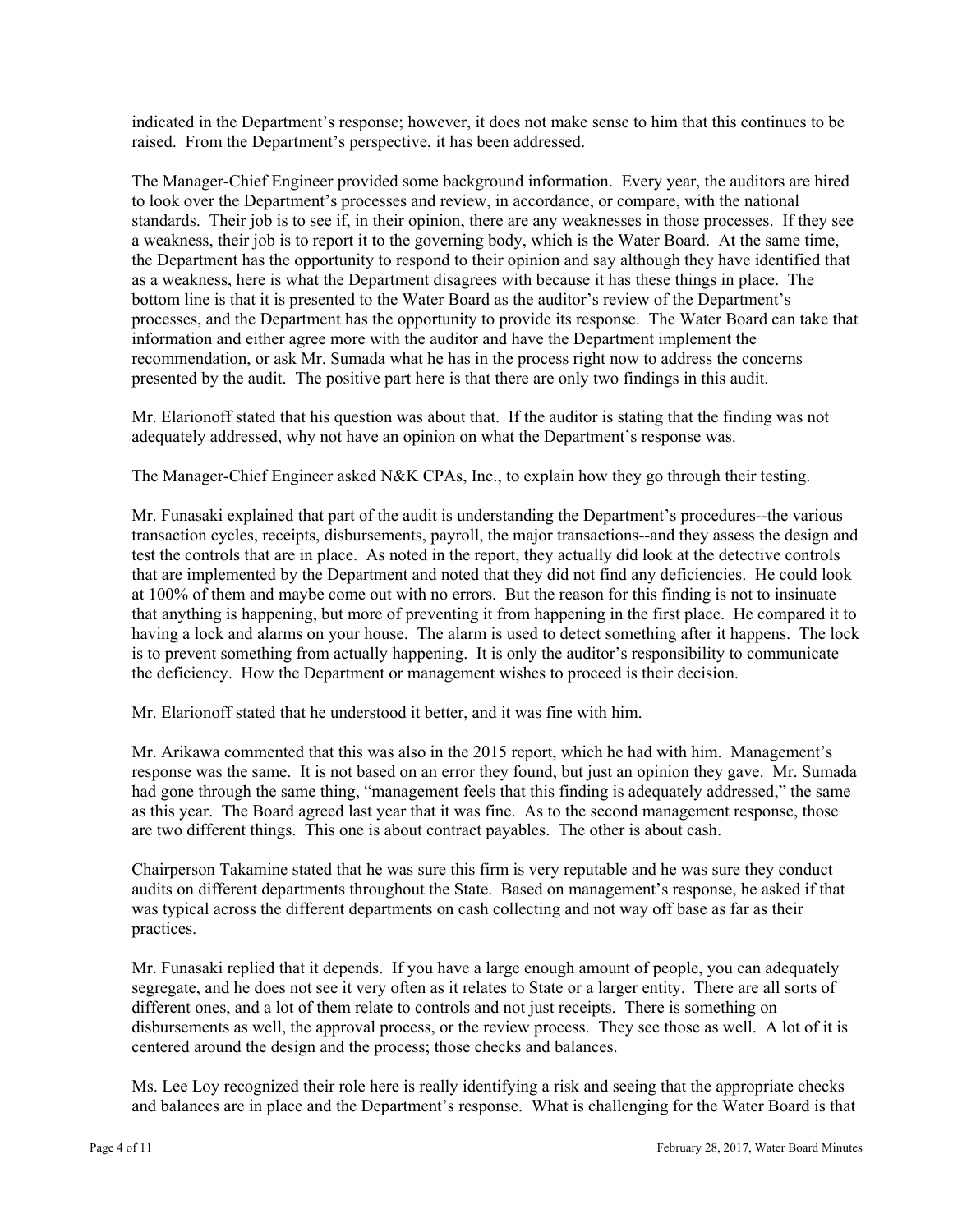when a recommendation is offered, there is no dollar amount associated with it. There is a cost involved with taking on an opinion and trying something. The Department and the Board have to balance a lot in the economics of delivering the water, paying its employees, etc. She appreciates what the Department is doing is almost cross-training to a certain extent, but utilizes what it has. Perhaps at some future date, when the budget allows, there might be an option to look into what is being recommended. For now, she feels the checks and balances are in place, but realizes this will keep coming up because it is a best management practice the auditors are evaluating.

Mr. Arikawa agreed and also thanked the auditors for their report.

The Manager-Chief Engineer added that this line of thinking is also tied into management's response. With Mr. Sumada's staff and his multiple layers of detection, it was felt that those controls are adequate. To otherwise have preventative controls would mean additional resources, such as personnel. It is not that the management fully disagrees with the recommendation.

Mr. Arikawa thought it was a great recommendation in any case. He shared his property management company's experience whereby they implemented a no cash policy seven to eight months ago, which became effective January 1 of this year. Only bank checks or money orders would be accepted. They had been thinking about implementing the no cash policy for some time, even though they had their checks and balances in place. It has been two months, and the tenants have gotten used to it. They only accept cash for minor transactions.

Mr. Elarionoff explained that his questions today were not to question anyone's integrity but only to help him understand so he could make an informed decision.

Mr. Iwane reviewed the second finding on Page 47, 2016-002, Property Account for Contract Retainage This is identified as a significant deficiency in terms of control and financial reporting and pertains to the retainage amounts, or amounts kept out from progress payments related to construction contracts. The criteria are that the retainages should be recorded as a liability of the Department when the corresponding construction work has been incurred. During the audit, they noted that the retainage payable totaled \$514,000, and \$573,000 were not recorded as a liability of the Department as of June 30, 2016 and June 30, 2015 (two separate years). During the audit, management corrected the beginning balance and made an adjustment to correct the 2016. From their understanding, it was just an oversight. The effect would be failure to properly accrue the retainages and could result in an understatement of both construction in progress, capital assets, and accounts payable. Their recommendation was to implement procedures to ensure that the retainages are properly accrued. Management's response to that finding is also on Page 47.

Ms. Lee Loy asked if the Department is solid in its pro rata share in the ERS retirement fund.

Mr. Funasaki replied that his understanding, that is correct. Mr. Iwane added that on Page 42, as far as the amounts contributed, his understanding is yes; however, the Department's share of that total pension liability is actually determined by an actuary. The ERS prepares its formulas and come up with the proportionate share of that liability. He believed that another auditor looks at it and actually issues a report on the findings.

The Manager-Chief Engineer brought the Board's attention back to the second part where it said "oversight on our part." To clarify, the Department did not account for it this way because it was thought it was being done correctly the whole time. Only this past year, it was found that it is supposed to be considered a liability. As soon as it was found out that it should be taken care of another way, it was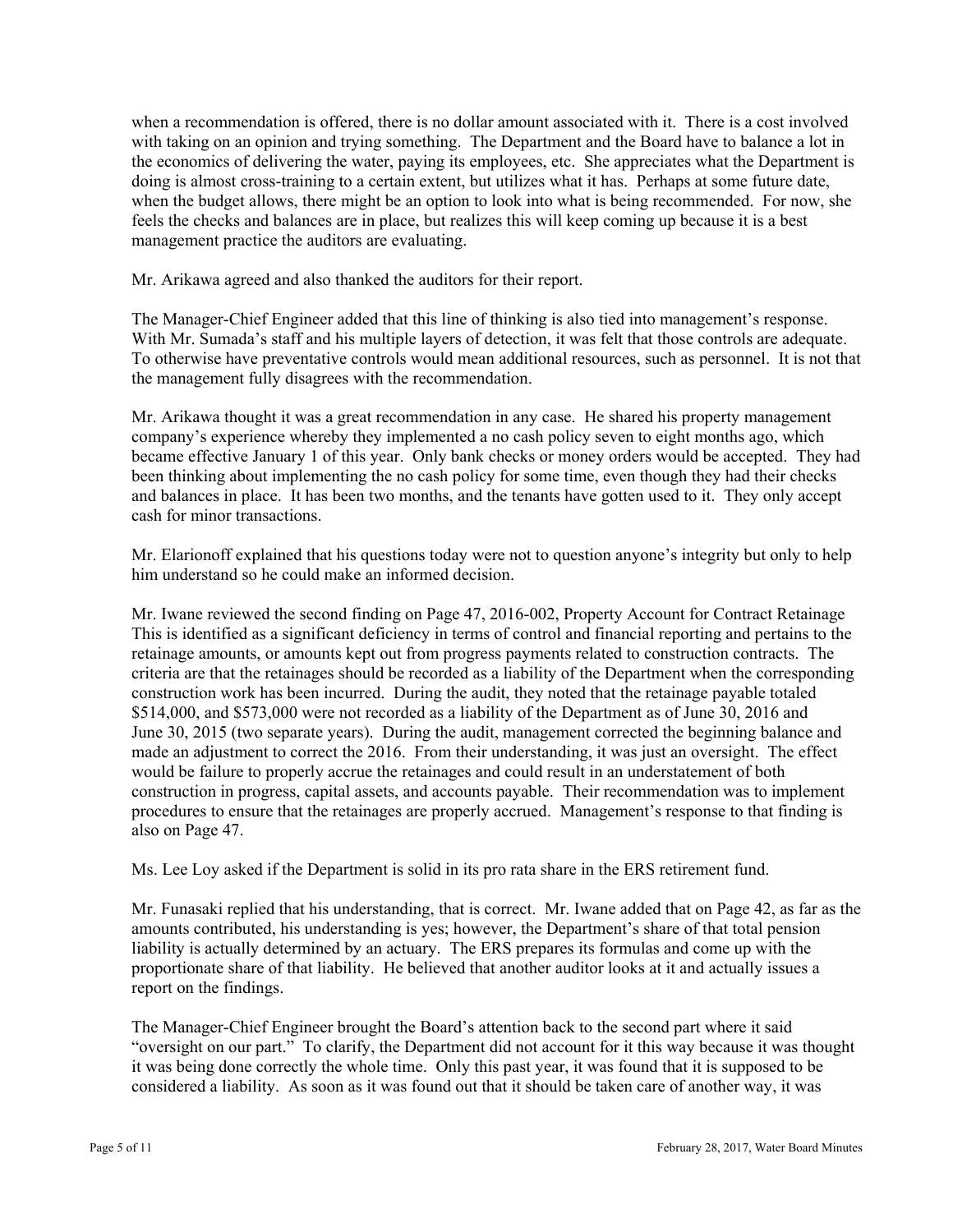corrected. However, although it was corrected, they still had to report it to the Board that the finding was made.

Mr. Funasaki noted that management made the necessary adjustment in 2016.

Ms. Iokepa-Moses went on record to say that the Board appreciates Mr. Sumada, because in this huge report, for the auditors only to find two small things is an outstanding accomplishment on his part. Board members and the Manager-Chief Engineer agreed.

(Messrs. Funasaki and Iwane left the meeting at 10:50 a.m.)

# 6) HĀMĀKUA:

# A. **JOB NO. 2011-971, KAPULENA WELL DEVELOPMENT PHASE 2 AND SUPPORTING FACILITIES:**

The contractor, Jas. W. Glover, Ltd. is requesting a contract time extension of 123 calendar days. This is the first time extension request for this project.

| Ext.<br>#                           | From (Date) | To (Date)  | Days<br>(Calendar) | Reason                                                                                                                                                          |
|-------------------------------------|-------------|------------|--------------------|-----------------------------------------------------------------------------------------------------------------------------------------------------------------|
|                                     | 02/19/2017  | 06/22/2017 | 123                | Inclement and unworkable weather<br>conditions (5 working days) and excess<br>delays obtaining the Building Department<br>permit (additional 116 calendar days) |
| Total Days (including this request) |             | 123        |                    |                                                                                                                                                                 |

The contractor's time extension request of five  $(5)$  working days is in concurrence with the Department's tally of reported agreed upon rain-outs. The 116 additional calendar days is requested due to excess delays in obtaining the building permit (158 calendar days in total).

The Manager-Chief Engineer recommended that the Board grant this contract time extension of 123 calendar days to Jas. W. Glover, Ltd., for JOB NO. 2011-971, Kapulena Well Development Phase 2 and Supporting Facilities. If approved, the contract completion date will be extended from February 19, 2017, to June 22, 2017.

MOTION: Mr. Arikawa moved for approval of the recommendation; seconded by Ms. Iokepa-Moses.

Mr. Inaba explained that there was a requirement for the Department to revise the plan due to the building permit process, which contributed to the delay. It needed to go back to the consultant for revisions and wet stamps. This was something that was out of the control of the contractor. Also, there were more rain-out days; however, they were not accounted for during this period because of the time extension for the building permit.

ACTION: Motion was carried unanimously by voice vote.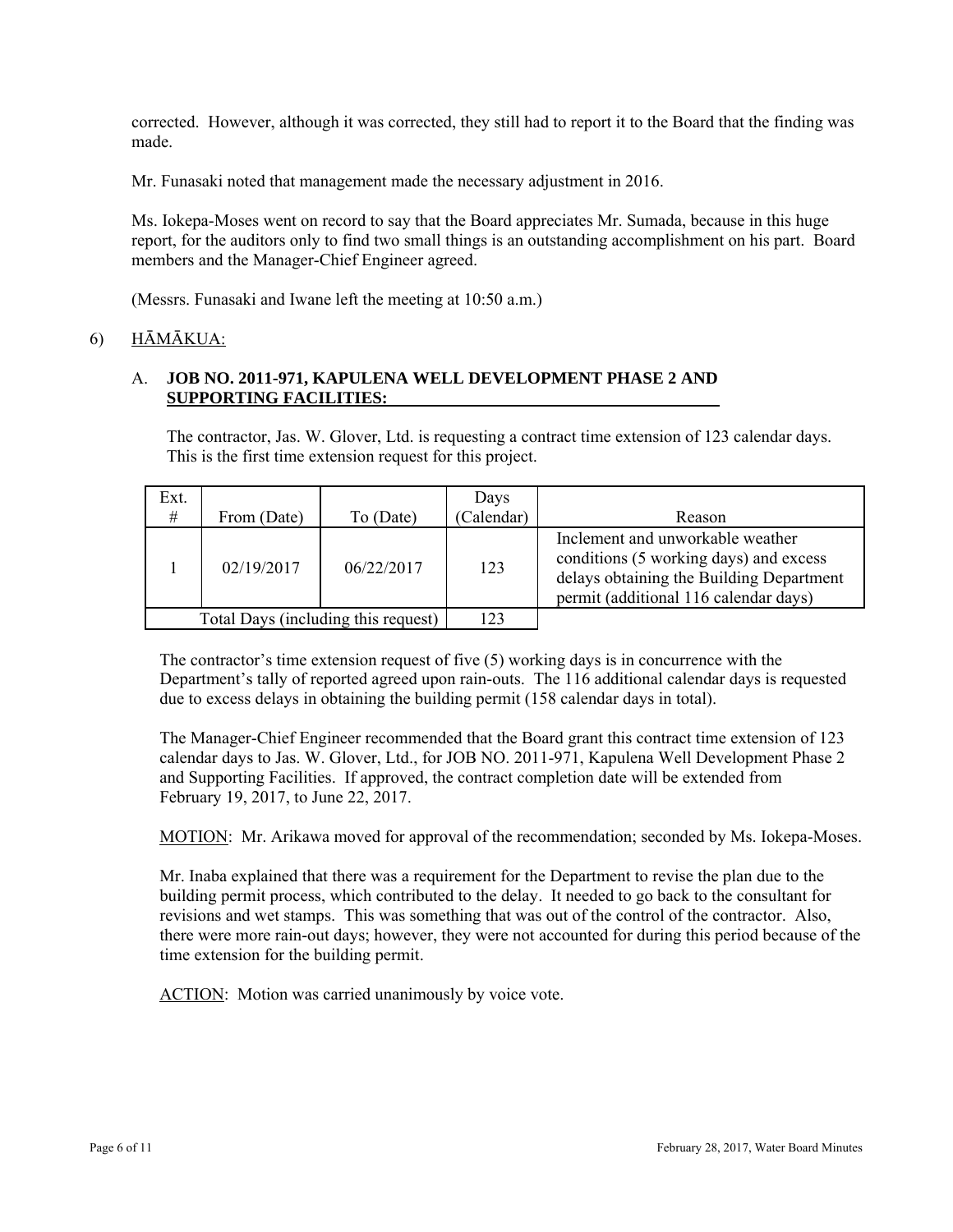### 7) MISCELLANEOUS:

### A. **DEDICATIONS**:

The Department received the following document for action by the Water Board. The water system has been constructed in accordance with the Department's standards and is in acceptable condition for dedication.

### **1. GRANT OF EASEMENT AND BILL OF SALE**

Ali'i Beach Estate III – SMA 314 (CPR) Grantors: Capuzzu, Woodland, Lundrigan Survivor Trust, Suppes 2010 Trust, et al. Tax Map Key: (3) 7-6-017:006 Facilities Charge: \$16,500.00 Date Paid: 12/01/2015 Final Inspection Date: 9/11/2014 Water System Cost: \$22,300.00 Capital Assessment Fee: \$1,500.00

The Manager-Chief Engineer recommended that the Water Board accept this document subject to the approval of the Corporation Counsel and that either the Chairman or the Vice-Chairman be authorized to sign the document.

ACTION: Ms. Iokepa-Moses moved for approval of the recommendation; seconded by Mr. Arikawa and carried unanimously by voice vote.

#### B. **EQUIPMENT BID NO. 2017-06, FURNISHING AND DELIVERING PORTABLE MESSAGE SIGNS TO THE DEPARTMENT OF WATER SUPPLY:**

**Bidder Bid Amount Delivery Days**  Safety Systems and Signs Hawaii, Inc.  $\begin{array}{|l} \hline \text{838,332.34} \end{array}$  60 GP Roadway Solutions \$46,098.20 60 Road Safety Services and Design LLC Non-responsive Signs Hawaii Non-responsive

Bids for this project (two each, portable message signs) were opened on February 27, 2017, at

Equipment Costs:

1) Low Bidder (Safety Systems and Signs Hawai'i, Inc.) \$38,332.34

2:00 p.m., and the following are the bid results:

Funding for this project will be from the Department's Operating budget. The contractor will have 60 calendar days from the contract execution date to deliver the products.

The Manager-Chief Engineer recommended that the Board award the contract for EQUIPMENT BID NO. 2017-06, FURNISHING AND DELIVERING PORTABLE MESSAGE SIGNS TO THE DEPARTMENT OF WATER SUPPLY, to the lowest responsible bidder, Safety Systems and Signs Hawaii, Inc., for their bid amount of \$38,332.34, subject to the review as to form and legality of the contract by Corporation Counsel.

MOTION: Ms. Iokepa-Moses moved for approval of the recommendation; seconded by Mr. Elarionoff.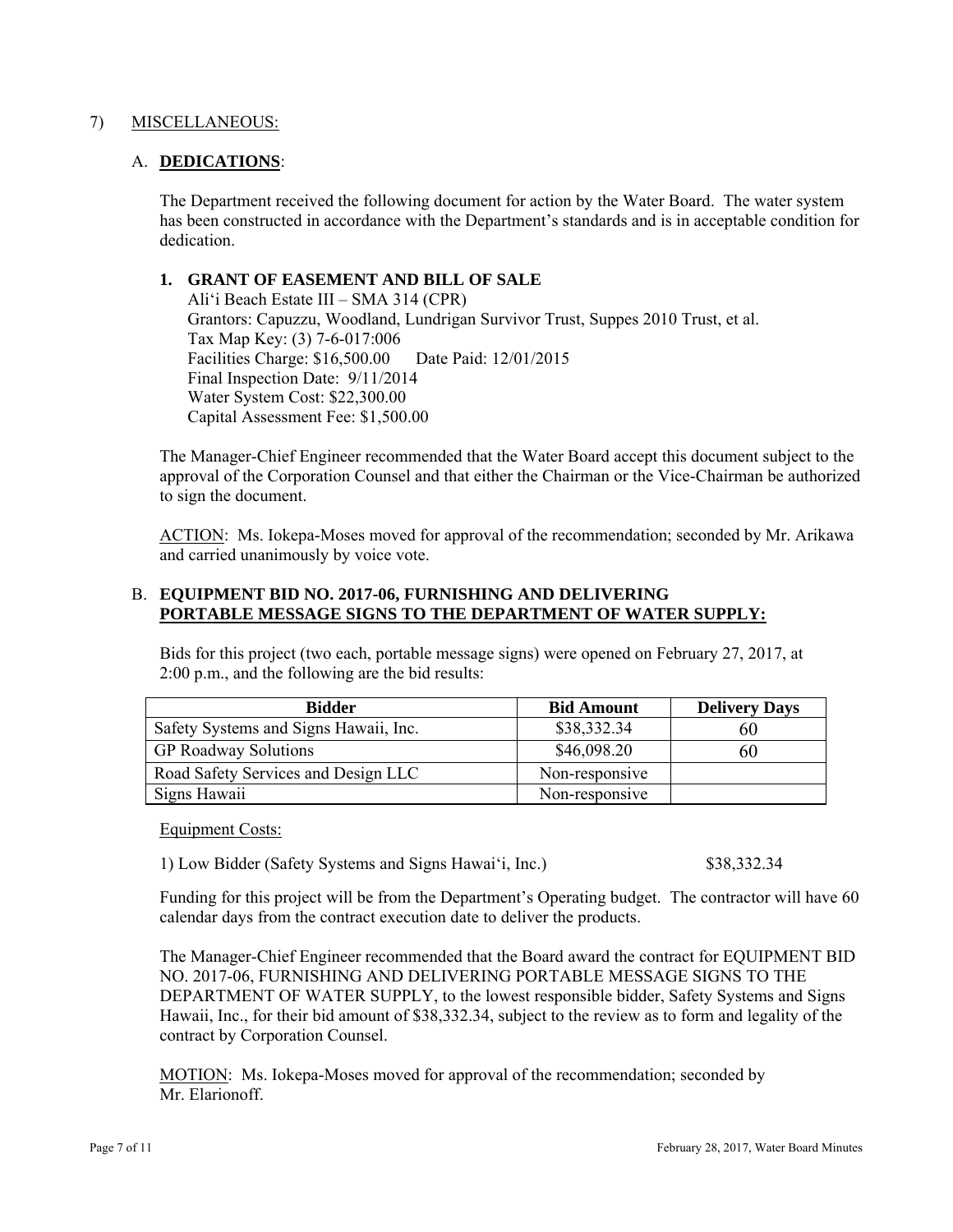The Manager-Chief Engineer explained that the Department felt it was prudent to procure its own variable message boards for times such as the North Kona water restriction, where it borrowed from the Department of Public Works and from the State of Hawai'i, Transportation Department, Highways Division. The effectiveness of the signs was seen first-hand. The Department has received favorable bids for this equipment. This will be the first time for the Department to purchase this type of equipment.

ACTION: Motion was carried unanimously by voice vote.

# C. **UPDATE RE: NATIONAL PARKS SERVICE'S PETITION TO DESIGNATE KEAUHOU AQUIFER AS A GROUND WATER MANAGEMENT AREA:**

 was not warranted; and, apparently, the Commission staff and the Commission decided the same way. The Manager-Chief Engineer reported that on February 14, 2017, the Commission on Water Resource Management (CWRM) voted to deny the petition with eight (8) conditions provided by CWRM staff. The Department concurred with that decision and is okay with the eight action items. He reiterated, for the record, that it was never about the Department of Water Supply (DWS) against the National Park Service. DWS understands they had their mission. DWS only felt that designation of the aquifer DWS can now continue doing what it needs to do to provide safe drinking water.

In response to Ms. Iokepa-Moses' question of whether that was the final chapter in this and DWS can move on, the Manager-Chief Engineer replied, at this point, he believed so. He was not sure if the petitioner has any other intentions to pursue it further. He did not know what other avenues are available if they still want to pursue this designation, or if there are opportunities for them to appeal the decision. Nothing has been seen thus far. If something comes up where the Department needs to be involved again, it will do so.

Chairperson Takamine thanked the Board for their hard work, and to previous Board members that were involved in this issue and thanked the Department's staff and management for addressing all of the requests from CWRM. It has been a long and arduous journey.

Mr. Elarionoff stated that the ahupua'a name for this area is Kahawai'ole. If you break down the word, Kaha to scratch, as in erosion, Wai means fresh water, 'Ole means there is none, which means there are no streams in this whole area here. The water went underground and into the ocean; not above ground.

Ms. Lee Loy thanked staff and the Department's former and current Deputy Corporation Counsels, Ms. Kathy Garson and Ms. Amy Self. Ms. Self brought her expertise from the Planning Department to this Board, which helped tremendously.

Mr. Arikawa recognized and thanked Mr. Zimpfer who has been here all along the way.

# D. **EXECUTIVE SESSION RE: NATIONAL PARKS SERVICE'S PETITION TO DESIGNATE KEAUHOU AQUIFER AS A GROUND WATER MANAGEMENT AREA:**

No executive session was held.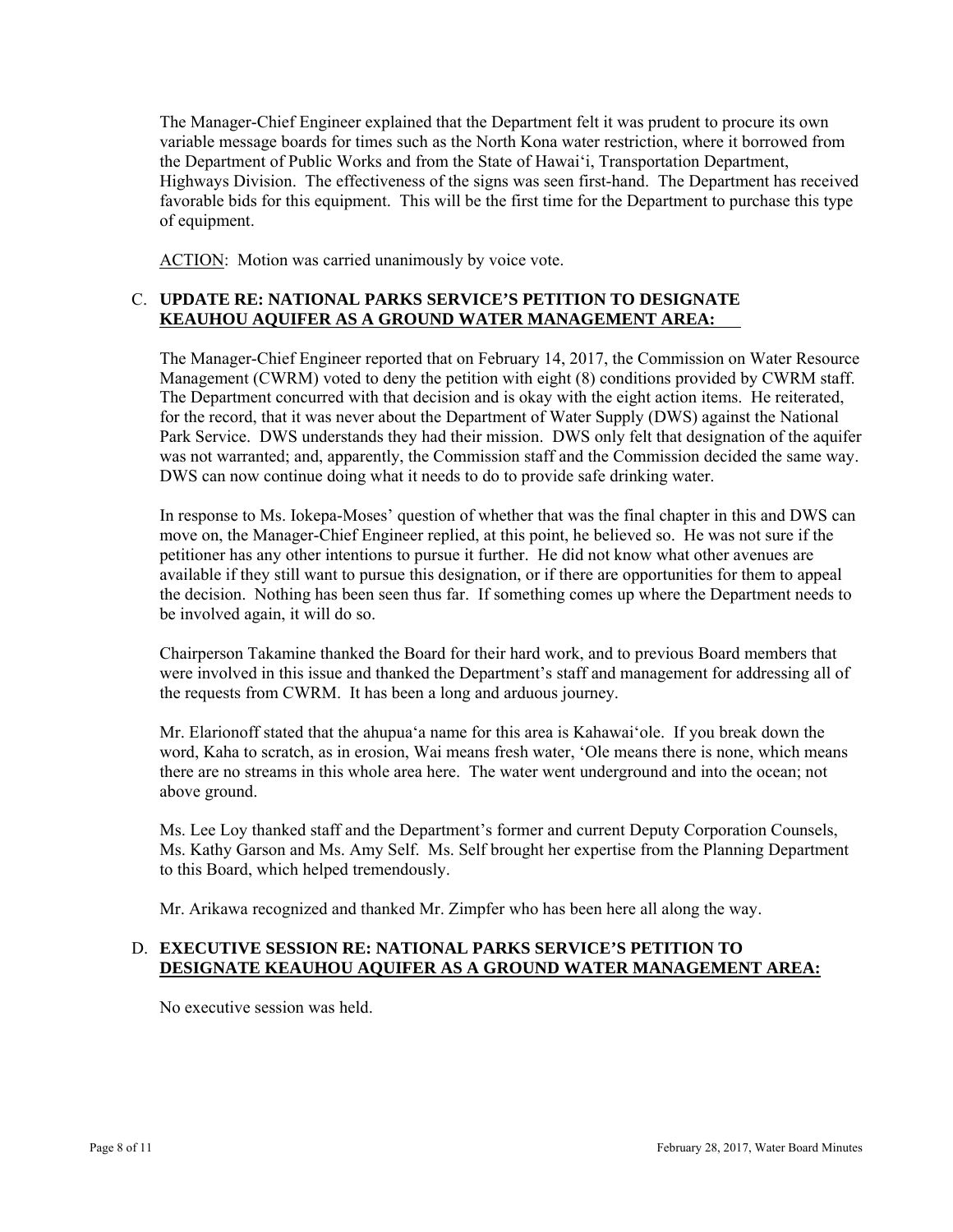# E. **MONTHLY PROGRESS REPORT**:

Mr. Arikawa asked when the Paukaa Waterline Relocation project would be expected to start. It was explained that after the contract is executed, Notice to Proceed is issued, so it can be expected in two to three months.

Mr. Elarionoff asked about the Waikoloa Reservoir No. 1 Earthquake Repairs, Tree Removal Plan Submittal. It was explained that the reservoir is adjacent to Department of Hawaiian Home Lands (DHHL) property which is labeled a conservation district. The embankment remediation will encroach into their lands. When trees are removed, a plan has to be submitted for review and approval.

# F. **REVIEW OF MONTHLY FINANCIAL STATEMENTS:**

There were no questions on the monthly financial statements.

# G. **DEPARTMENT OF WATER SUPPLY PROPOSED OPERATING AND 5-YEAR CAPITAL IMPROVEMENT PROJECTS (C.I.P.) BUDGETS FOR FISCAL YEAR 2018:**

The Department's Fiscal Year 2018 Operating Budget, totaling \$54,178,000.00 and 5-Year C.I.P. Budget for Fiscal Year 2018-2022, totaling \$72,200,000.00, have been distributed for the Board's review.

The Manager-Chief Engineer recommended that the Board approve a public hearing to be held on Tuesday, March 28, 2017, at 9:45 a.m., prior to the Water Board's regular meeting, to accept public testimony regarding the Department's Fiscal Year 2018 Operating and C.I.P. Budgets.

ACTION: Mr. Arikawa moved for approval of the recommendation; seconded by Ms. Iokepa-Moses and carried unanimously by voice vote.

# H. **MANAGER-CHIEF ENGINEER'S REPORT:**

The Manager-Chief Engineer reported on the following:

Senate Bill 635 and House Bill 636 are for a water conservation rebate program. This is an initiative made by the Fresh Water Council that is moving through the Legislature. The Department will have to consider budgeting for a rebate and come up with some kind of program for qualifying appliances such as sprinkler systems, low flow toilets, Water Sense washers, etc. Funds will be available through C.I.P. reserves in the budget that was just passed earlier in today's agenda. For added information, the Honolulu Board of Water Supply has had a rebate program in the past. The plan is to have some kind of inspection done to ensure the appliances are installed. As this moves forward, the Board will be briefed on the Department's plans.

Mr. Arikawa asked if that would fall under the State instead of the County similar to the energy conservation, whereby when you purchase a refrigerator that qualifies for a rebate, it comes from the State.

The Manager-Chief Engineer replied that they will provide matching funds. The Senate has a \$500,000 figure to be appropriated to the Counties pro-rated based on population. If you notice, more of the burden is shifting to the Counties; however, he would rather this Department have control over it because they are the Department's customers.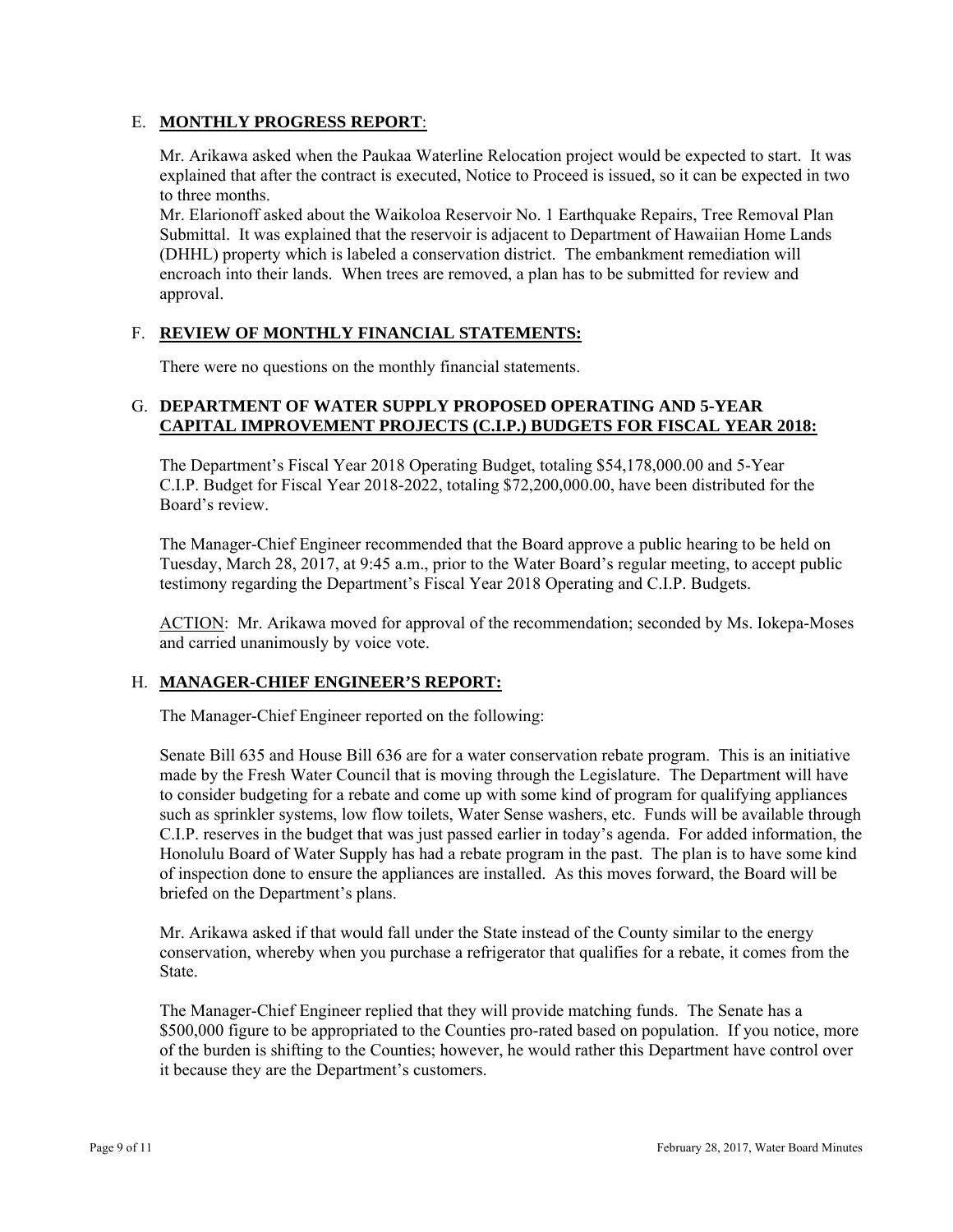Mr. Elarionoff asked about the rationale behind extra compensation because if they install water-saving appliances, they save on the water.

The Manager-Chief Engineer replied it is an incentive for people to replace their fixtures. Part of the Legislative bill will be to provide reports to track whether the rebate actually turned into something positive. It is a pilot project, and, therefore, if it does not look like it is effective, they could possibly cut funding.

Mr. Arikawa asked if it would require hiring another person to do the tracking.

The Manager-Chief Engineer replied hopefully not. Although for the Department, if people use less water, that means less revenue for the Department overall; for the island and State, conserving fresh water is just the right thing to do. If possible, he would like to focus that effort on the areas that need it the most, such as the leeward side of the island. He added that the details have not yet been worked out.

Ms. Lee Loy commented that this incentive to conserve water then changes water sales for the Department. The Board may need to revisit this in its water rate plan to keep up enough resources to improve overall infrastructure.

The Manager-Chief Engineer agreed and added that this is not a done deal. The Board may elect not to participate. However, as he mentioned, prevention and protection of the resources is key not only for us, but for future generations.

Chairperson Takamine agreed that it is the right thing to do, and what the Department has to do is really look at energy-saving initiatives, that could offset these costs at the same time.

The Manager-Chief Engineer also reported on one of the action items heard from the State Water Commission numerous times, and that is the Department's role in protecting the watershed. He plans to have an agenda item for next month's meeting for the Board to discuss ways to provide funding for watershed protection.

Ms. Lee Loy mentioned the Open Space Fund. The County has purchased shoreline properties but has yet to purchase in the watershed areas.

The Manager-Chief Engineer reported on the current Kona Water Restriction. Four out of the seven mauka wells were down; at the end of January, one was put back online. On February 16; however, another well went down, bringing it back to three operational. The water restriction is still in place. He asked Ms. Matsumoto to detail the Department's efforts.

Ms. Matsumoto stated that the Department reissued its water restriction notice and did some more radio spots. The Department also worked with Civil Defense to utilize its Blackboard messaging system. The Deputy added that the message signs, borrowed from the Department of Public Works and from State Highways were placed along Queen Ka'ahumanu and Māmalahoa highways. The Board will see some contract award items for well repairs at its next meeting.

The Manager added that some are in progress, such as Wai'aha Well.

Mr. Arikawa commented about protecting the watershed, which came about during the CWRM meeting. A commissioner had mentioned the rapid ohia death and how it would affect the watershed. It may be too early to get statistics on but is something to keep track of.